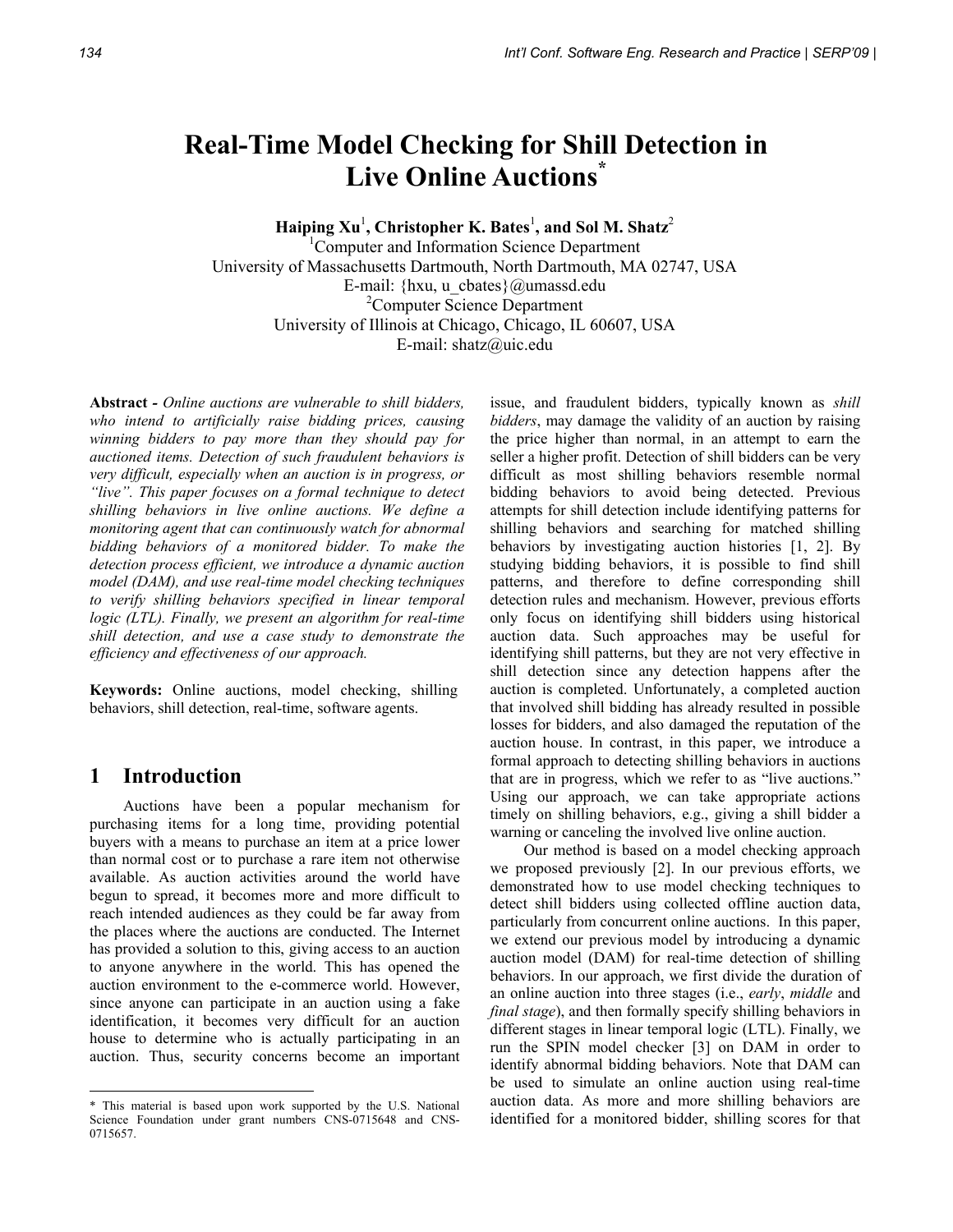bidder can be accumulated. When the total shilling score reaches certain limits, appropriate actions can be taken against the monitored bidder. For example, a high shilling score may result in a warning of suspected shilling behaviors, while a very high shilling score may result in cancellation of the involved online auction.

Most previous work on shill detection in online auctions is based on analyzing large volumes of historical auction data to search for shill patterns. Kauffman and Wood used a statistical approach to detecting shilling behaviors and showed how the statistical data of a market would look if opportunistic behaviors do exist [4]. They also showed how to use an empirical model to test for questionable behaviors. However, one limitation of the approach is the need to review multiple auctions over a long period of time [5]. Furthermore, since the statistical approach was based on analyzing a large amount of historical auction data, it was not applicable to directly analyzing a particular auction where shilling behaviors might be involved. Similarly, Chau, et al. from Carnegie Mellon University proposed a shill detection method, called 2-Level Fraud Spotting (2LFS), which can be used to detect fraudsters in online auctions using data mining techniques by investigating historical auction data from eBay [1]. Other related work on shilling behaviors includes attempts to get around the shilling problem by designing sound mechanisms to decrease the incentives for shilling behaviors. For example, researchers have proposed reputation mechanisms in online auctions to deter opportunistic behaviors [6, 7]. However, acquainted users may put in good comments for each other, and thus, the reputation system can be easily manipulated. An improved reputation-based approach is to develop models that characterize sellers according to statistical metrics related to price inflation [8]. Unfortunately, such an approach is also not suitable to detect shill bidders in real-time because it is based on analyzing large volumes of auction data.

Unlike the above approaches, our approach uses realtime auction data, so abnormal bidding behaviors can be captured timely. Our approach complements existing approaches, such as the statistical approach, for shill detection. Although statistical approaches require analysis of large volumes of historical auction data, they can effectively identify bidding patterns, which can be adopted as useful knowledge in our model checking approach.

Other related work includes trustworthy management in e-commerce for securing online transactions and establishing trust in users by proposing different types of trust models. Trust management using reputation models are based on prior history of users and/or feedback gathered from other entities. Shmatikov and Talcott proposed a formal model that precisely defined the notion of reputation, and can be used to reason about trust [9]. Boukerche and Xu proposed an agent-based trust and reputation local storage strategy for wireless sensor networks, which can manage trust and reputation with minimal overhead in terms of extra messages and time delay [10]. Recently, we introduced a framework for agent-based trust management (ATM) in online auctions [11]. In this paper, we enhance the ATM framework by providing a real-time model checking mechanism for monitoring agents, which can continuously watch for abnormal bidding behaviors and take actions accordingly. Since our detection mechanism only deals with real-time auction data, a monitoring agent can efficiently and effectively report shilling behaviors.

## **2 Agent-based shill detection**

Agent technology provides a programming paradigm for development of intelligent software with the capability of sensing, planning, scheduling, reasoning and decisionmaking. In order to automatically detect shilling behaviors in real-time and take appropriate actions autonomously, we define a monitoring agent for each bidder who registers with an auction house. Each monitoring agent is built with enough capability to work independently, and can keep track of live auctions that the bidder is involved with. As an auction progresses, a dynamic auction model for the monitored bidder is continuously updated based on realtime auction data, and verified by the monitoring agent against formal specifications of shilling behaviors. Figure 1 presents an overview of a monitoring agent using realtime model checking.



**Figure 1.** Monitoring agent using real-time model checking

From the figure, we can see that the dynamic auction model is initially created using an auction base model, which models the basic functionality of an online auction. The dynamic auction model is then updated each time the monitoring agent starts to perform verifications. The new dynamic auction model (for iteration *k*) is a combination of the previous dynamic auction model (for iteration *k*-1) and the incremental auction model created based on real-time auction data. A list of LTL formulas is then selected from an LTL formula library for verification of shilling behaviors. Finally, the monitoring agent uses the SPIN model checker to compute the verification results, and also makes decisions on taking appropriate actions.

When the above process is complete, the dynamic auction model (*k*-1) is updated for the next iteration using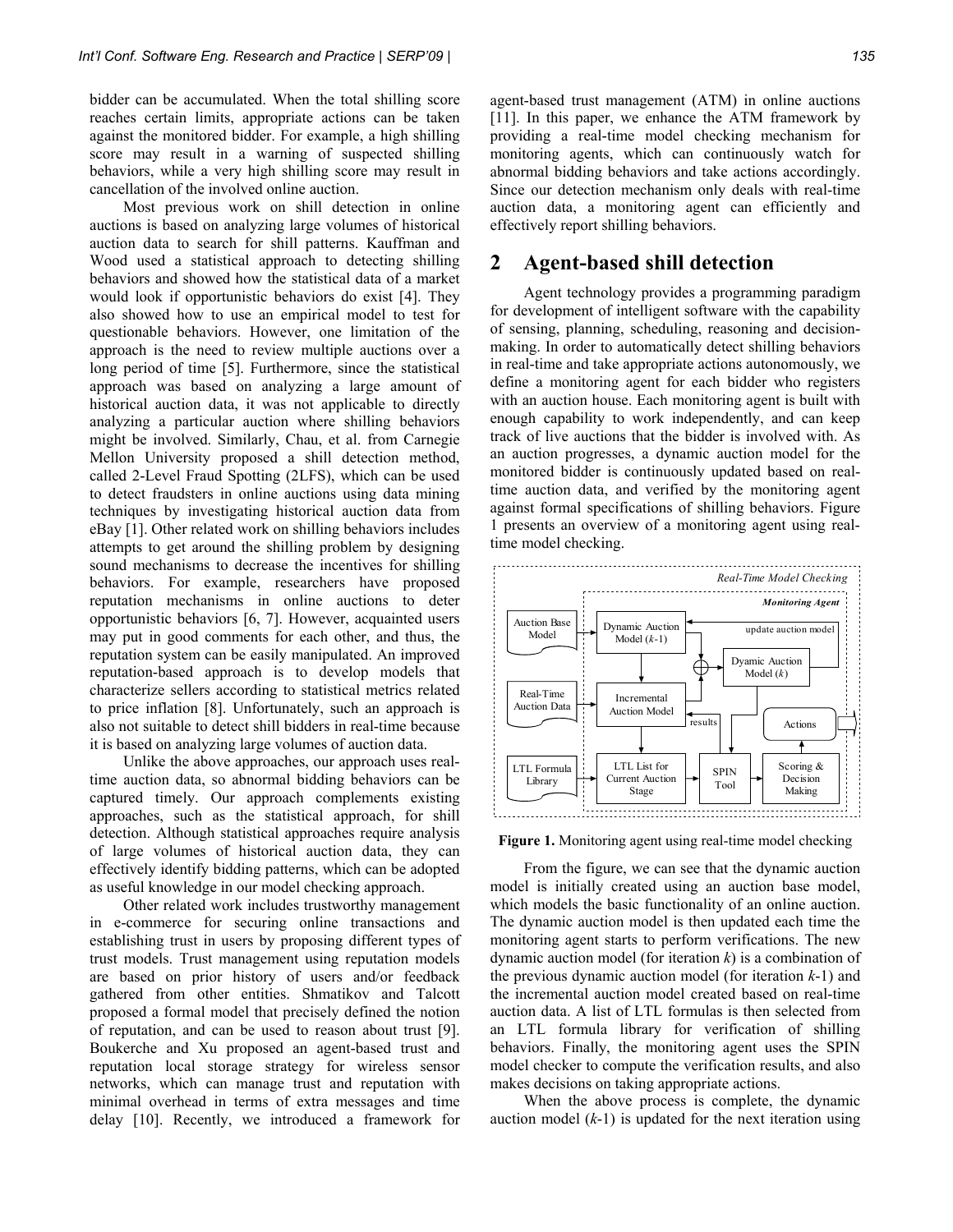the dynamic auction model (*k*). The model checking results are also recorded for use in updating the incremental auction model in the next iteration. Thus, all previous verification results can be directly used for further verification in later iterations.

Note that in order to select suitable LTL formulas for formal verification, we divide an auction duration into three stages, namely *early stage*, *middle stage* and *final stage*, which are defined as follows.

**Definition 2.1 Early Stage**. The early stage of an online auction is defined as the first quarter of the auction duration. Typically there are only a few bids placed, but a shill bidder may be eager to drive up the auction price as early as possible.

**Definition 2.2 Middle Stage**. Most of the online auction bidding activities occur at the middle stage of the auction duration. The middle stage is defined as [0.25T, 0.9T), where T is the duration of the auction. Most of the shilling behaviors are expected to be detected in this stage.

**Definition 2.3 Final Stage**. The final stage of an online auction is defined as the last 10% of the auction time. In this stage, a shill only places bids occasionally and very carefully in order to avoid winning the auction.

To make our approach efficient, the dynamic auction model only simulates the bidding activities for the current auction stage, because all shilling behaviors detected in previous stages have already been recorded in the model.

# **3 Real-time model checking for shill detection**

#### **3.1 Dynamic auction model**

The dynamic auction model (DAM) records bids and uses variables or flags to represent auction states. It also simulates a live online auction in real-time, as specified in PROMELA (Process Meta Language), which is a formal language that allows for the dynamic creation of concurrent processes [3]. DAM consists of two major components, namely the current dynamic auction model (CDAM), and the incremental auction model (IAM). The initial CDAM is instantiated using a base auction model, which provides the primary variable declarations as well as the code that simulates an online auction in real-time. Figure 2 illustrates the sample PROMELA code for an example initial current dynamic auction model.

From the sample code, we can see that the declared variables are either related to the auction itself or to the monitored bidder. The model first defines an auction *auc* of type Auction that consists of variables such as *startTime*, *endTime*, *estimatedPrice*, and *reservePrice*. Then a list of bids *bids* is defined as an array of bids of type Bid, where we assume that the maximum number of bids in a single auction is 100. Additional system variables are defined, for example variable *numberOfBids* refers to the number of bids that have already been placed in the auction at the

model checking time, and variable *startingIndex* is the index of the first bid for the current auction stage. Furthermore, in order to verify shilling behaviors of the monitored bidder, we define a set of variables for the monitored bidder, such as *monitoredBid* and *monitoredInc*, which are used when defining temporal formulas.

```
/*type and variable declaration*/ 
typedef Auction { 
  int startTime = 0; 
  int endTime = 172800; 
   short estimatedPrice = 1500; 
  short reservePrice = 1350; 
  short minIncrement = 5; 
  auc;
typedef Bid{ 
  short bidderID; // bidder's identification 
  short bidAmount; // bid amount in dollars 
  int bidTime; // time when bid is placed 
 } bids[100]; 
short numberOfBids; // number of bids so far 
short startingIndex; // for current stage 
int middleStageStart;// middle stage start time 
int finalStageStart; // final stage start time 
... 
short monitoredBidderID = 000001; 
short monitoredBid;// bid amount in dollars 
short monitoredInc // bid increment<br>bit bidFlag; // set to 1 if the
                    // set to 1 if the current
                      // bid is monitored 
... 
/* placeholder for previous auction data */ 
... 
/* previous model checking results */ 
... 
proctype SimulateBiddingProcess() { 
   int index = startingIndex; 
 ... 
   do 
   ::(index < numberOfBids) -> 
    d_step { 
       bidFlag = 0; // reset bid status 
 ... 
       if 
       ::(index > 0) -> 
         previousBid=bids[index-1].bidAmount; 
      ::(index == 0) -> previousBid = 0; fi; 
       if /* bid is monitored */ 
       ::(bids[index].bidderID == 
         monitoredBidderID)-> monitoredIncrement 
          =bids[index].bidAmount-previousBid; 
         monitoredBid=bids[index].bidAmount; 
        bidFlaq = 1;
       fi; 
 ... 
       index++; 
 } 
   od; 
}
```
**Figure 2.** Sample PROMELA code for an initial CDAM

The real-time simulation of a live online auction is a simple replay of the auction activities occurred during the current auction stage. The simulation process is modeled by the *SimulateBiddingProcess* procedure, which is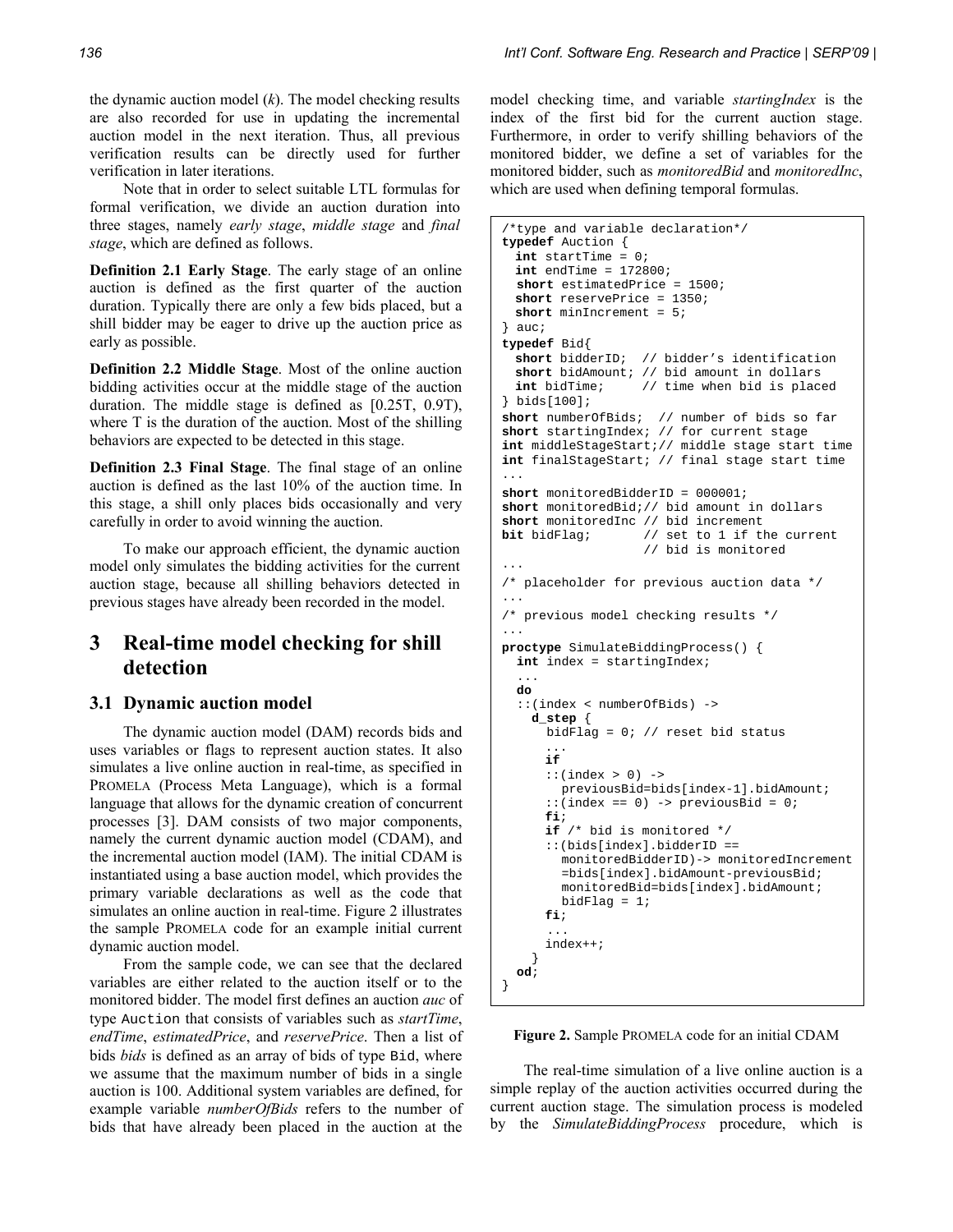activated whenever a monitored bidder places a bid or when there is an auction transition (e.g., a transition from the early stage to the middle stage). The major task of this procedure is to set values for certain variables that are used by the model checker. For example, the flag *bidFlag* indicates if the current bid is placed by a monitored bidder, and *monitoredInc* stores the bid increment for the current monitored bid. Note that the real-time auction data and new model checking results are initially recorded in IAM, which will be stored in CDAM as previous auction data and previous model checking results each time the two models are combined.

Figure 3 shows the sample PROMELA code for IAM, which represents the dynamic portion of a DAM.

```
typedef ShillingBehavior { 
  bit detected; 
  int timeDetected; 
  int detectionCount; 
} 
/* a list of shilling behaviors to be checked 
in the current auction stage */ 
ShillingBehavior BM1; 
ShillingBehavior BM2; 
ShillingBehavior BM3; 
... 
proctype CreateIncrementModel(){ 
   /* real time auction data */ 
  bids[26].bidID = 000003; 
  bids[26].bidAmt = 885; 
 bids[26].bidTime = 50424;
  bids[27].bidID = 000004; 
  bids[27].bidAmt = 900; 
 bids[27].bidTime = 50580; 
   ... 
  numberOfBids = 30; // number of bids so far 
   startingIndex = 21; // for middle stage 
 ... 
   /* update previous model checking results */ 
  BM1.detected = 1; 
   BM1.timeDetected = 48450; 
  BM1.detectionCount = 1; 
  BM2.detected = 0; 
   BM2.timeDetected = 0; 
   BM2.detectionCount = 0; 
}
```

| Figure 3. Sample PROMELA code for IAM |  |  |
|---------------------------------------|--|--|
|---------------------------------------|--|--|

As shown in Figure 3, IAM first defines the *ShillingBehavior* type, and then defines a set of shilling behaviors to be checked during the current auction stage, such as *BM*1 and *BM*2 (shilling behaviors in the middle auction stage, defined in Section 3.2). The major component of an IAM is the new real-time data collected from a live online auction as well as updated values for certain system variables, such as *numberOfBids* and *startingIndex*. Furthermore, the model checking results must be updated. For example, as shown in Figure 3, shilling behavior *BM*1 has been detected once previously at time 48450. Such information is critical in calculating shilling scores for the monitored bidder.

#### **3.2 Real-time model checking**

When the SPIN model checker is initiated, LTL formulas representing shilling behaviors are incorporated into DAM. Each LTL formula to be checked is converted into a PROMELA *never* claim, which is appended to the end of the auction model [3, 4]. When the model checker is running, the *never* claim is verified against the auction model and returns whether the LTL formula is *valid* or *invalid*. If a formula is *valid*, it indicates the corresponding shilling behavior is detected; otherwise, no such shilling behavior is detected.

The verification of the model is actually done by generating C code of the model through SPIN. Once the source code is generated, it is compiled into an executable verifier, which is then run by the monitoring agent to determine the validity of a specified behavior. This process is repeated as long as the auction is active. Each time a shilling behavior is detected, the monitored bidder's shilling score is updated. When the score reaches a certain limit, an appropriate action must be taken.

The scoring of different shilling behaviors is used to indicate how malicious a bidder is. Some behaviors that match as shilling behaviors are not severe because it is possible that the bidder may have no malicious intent at all. In this case, a low score is assigned when the behavior is detected. Some other shilling behaviors may appear at an earlier stage, and prove to be benign later in the auction. In this case, a temporary score is assigned, which may be discarded later if needed.

As more shilling behaviors are identified during an online auction, a bidder's shilling score will increase. As the score increases, more harsh actions can be taken for the bidder. For example, a warning can be issued to the monitored bidder if the bidder shows some malicious behaviors but the shilling score is still not sufficiently high. On the other hand, a higher score may indicate the involved auction has been significantly affected; thus, the auction must be cancelled in order to protect the interests of other bidders who have been involved in the auction.

We summarize various shilling behaviors into three groups according to the three stages of an online auction, namely early stage, middle stage, and final stage. Tables 1- 3 show a few examples of shilling behaviors in each auction stage.

Table 1. Examples of shilling behaviors in early stage

| <b>RID</b>      | <b>Shilling Behavior (Early Stage)</b>                    |
|-----------------|-----------------------------------------------------------|
|                 | Bidding time very close to the start of an auction.       |
| BE1             | Explanation: If a bid is placed on an auction very        |
|                 | early, say within 4 hours after the start of the auction, |
|                 | then it is likely that the bidder has prior knowledge     |
|                 | about the auction, and therefore is a likely shill.       |
|                 | Bid close to the reserve price with no larger bids in     |
|                 | the early stage.                                          |
| BE <sub>2</sub> | Explanation: A normal early stage bid would not           |
|                 | likely jump to a value that is close to the reserve       |
|                 | price. This behavior casts strong suspicion of intent to  |
|                 | stimulate the auction and encourage more bidding.         |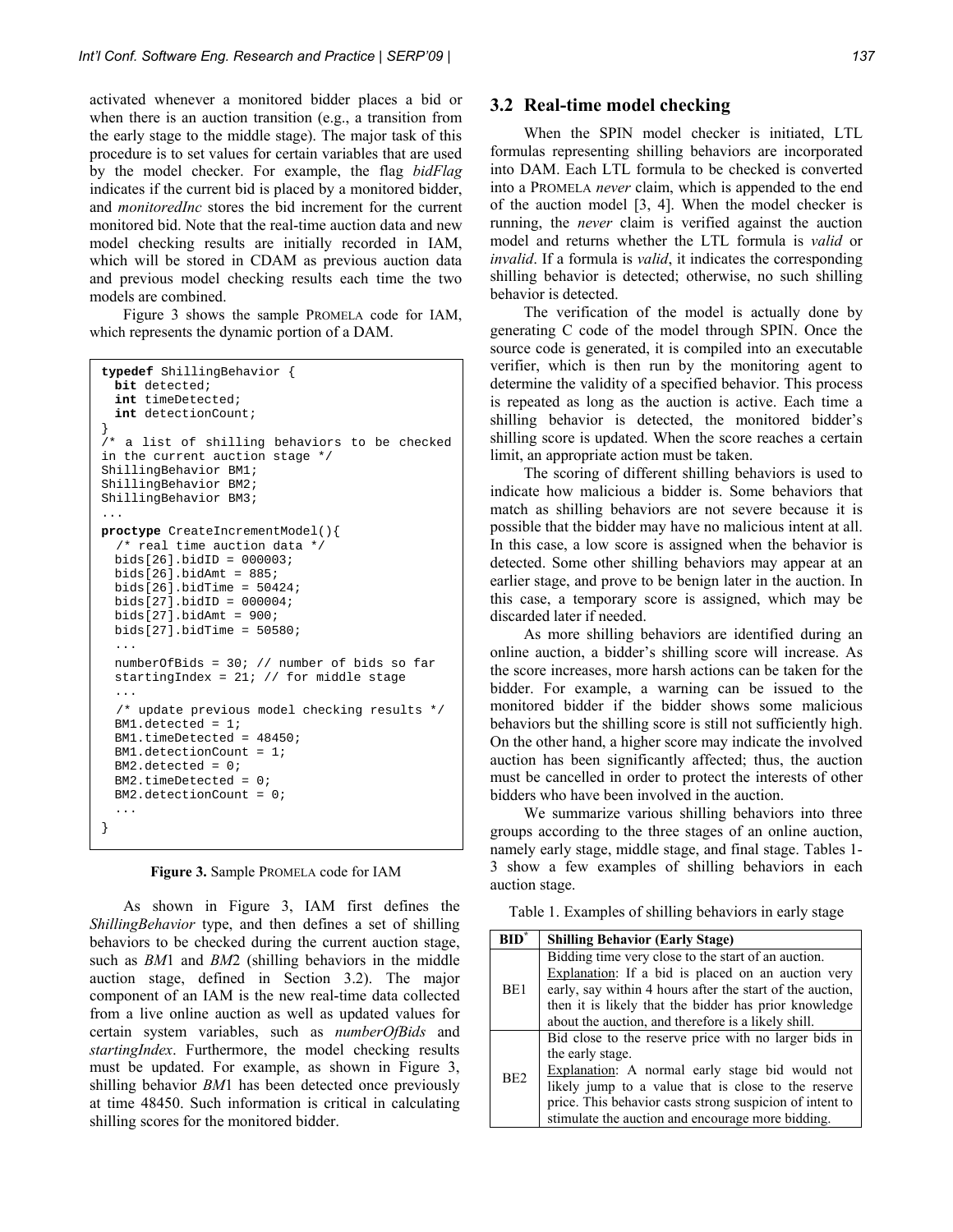| BE3 | Large number of bids compared to other bidders in<br>the early stage.<br>Explanation: A shill bidder may try to raise the price<br>as much as possible since there is little risk in the<br>early stage. This results in a large portion of the bids<br>on the auction to be made by the shill bidder to outbid<br>others. |
|-----|----------------------------------------------------------------------------------------------------------------------------------------------------------------------------------------------------------------------------------------------------------------------------------------------------------------------------|
|-----|----------------------------------------------------------------------------------------------------------------------------------------------------------------------------------------------------------------------------------------------------------------------------------------------------------------------------|

\*BID: Behavior Identification

Table 2. Examples of shilling behaviors in middle stage

| <b>BID</b> | <b>Shilling Behavior (Middle Stage)</b>                                                                                                                              |
|------------|----------------------------------------------------------------------------------------------------------------------------------------------------------------------|
|            | Bid close to the reserve price with no larger bids over<br>the reserve price in the middle stage.                                                                    |
| BM1        | Explanation: If the bidding price is not high enough, a<br>shill may attempt to push the price higher with a bid<br>close to the reserve price.                      |
|            | BE2 detected, and no bids greater than the reserve<br>price in the middle stage.                                                                                     |
| BM2        | <b>Explanation:</b> When the reserve price is reached, the<br>shill bidder stops bidding in order to avoid winning<br>the auction.                                   |
| BM3        | BE2 detected, and bids with small bid increments<br>over reserve price in the middle stage.                                                                          |
|            | Explanation: When the reserve price is reached, a<br>shill bidder may try to drive the price up a little more<br>with small increments to avoid winning the auction. |
|            | A much larger bid than the estimated price in the                                                                                                                    |
| BM4        | middle stage.<br>Explanation: A bid that is 20% over the estimated<br>price during the middle stage is not likely made by a                                          |
|            | normal bidder with a normal increment amount.                                                                                                                        |

Table 3. Examples of shilling behaviors in final stage

| <b>BID</b>      | <b>Shilling Behavior (Final Stage)</b>               |
|-----------------|------------------------------------------------------|
| BF1             | BM1 or BM2 detected, and no bids greater than the    |
|                 | reserve price in the final stage.                    |
|                 | Explanation: Similar to BM2, except that BF1 appears |
|                 | in the final stage.                                  |
|                 | BM1 detected, and bids with small bid increments     |
| BF <sub>2</sub> | over the reserve price in the final stage.           |
|                 | Explanation: Similar to BM3, except that BF2 appears |
|                 | in the final stage.                                  |

We now provide some examples of LTL formulas to show how shilling behaviors can be formally specified.

#### **BE1: Bidding time very close to the start of an auction**

Shill bidders tend to place bids more at the beginning of an auction than the end [12], giving more time for other bidders to outbid the shill bids. While normal bidders may place bids on an auction close to the auction's creation time, closer bids are a good indicator of prior knowledge about the auction. It is unlikely that a normal bidder would notice an auction right after the auction's creation, while shill bidders may place bids on their own auctions very early to attract potential legitimate bidders.

*Detection*: To detect this behavior, we use an LTL formula that represents a bid placed on an auction before the elapsed time of the auction has reached a certain time, say

4 hours. The formula defined below is modeled using *existence* LTL pattern "P becomes true before Q" [13].

```
#define p (bidFlag == 1) 
#define q (elapsedAuctionTime > 14400) 
([]!q || (!q U (p && !q)))
```
In this pattern, the formula holds true if event *p* (i.e., bidFlag == 1) becomes true before event *q*  (elapsedAuctionTime is greater than 4 hours) occurs.

*Analysis*: Once shilling behavior *BE*1 is detected, a quick analysis of the history can be done to determine how early the bid was placed. Based on the time that the bids were first placed on the auction, a shilling score is calculated.

#### **BM1: Bid close to the reserve price with no larger bids over the reserve price in the middle stage**

A reserve price is typically less than the estimated price of an auctioned item, which is defined in this paper as 90 percent of the estimated price. If the current bidding price has not yet been raised to the reserve price, a shill may attempt to push the price higher with bids close to the reserve price. However, placing bids higher than the reserve price could be risky for the shill bidder because the shill bidder may accidentally win the auction.

*Detection:* The detection of this behavior is similar to that of behavior *BE*2, except that behavior *BM*1 appears in the middle stage. The LTL formula can be defined as follows.

```
#define p ((monitoredBid >(0.8*auc.reservePrice)) 
           &&(monitoredBid <= auc.reservePrice)) 
#define q (monitoredBid > auc.reservePrice) 
#define r (elapsedAuctionTime > middleStageStart) 
<>(r && (<>p && (!<>q)))
```
*Analysis:* Let [0.8*R*, *R*] be a reserve price range, where *R* is the reserve price. With more bids in the reserve price range without exceeding  $R$ , a bidder can be more likely a shill because the bidder is trying to get the price as close to the reserve price as possible. In this case, the bidder should receive a high shilling score. This behavior can be further verified in the final stage. As described in Table 3, *BF*1 says that when *BM*1 or *BM*2 is detected in the middle stage, if the bidder does not place larger bid than the reserve price, the bidder should receive more shilling points.

#### **BF2: BM1 detected, and bids with small bid increments over the reserve price in the final stage**

As an auction draws to the end, a shill bidder may still attempt to gain the highest possible price from other bidders. To avoid driving some other bidders away and accidentally winning the auction, a shill bidder uses a very small increment, as allowed by the auction house.

*Detection:* Detection of this behavior requires checking whether *BM*1 has been detected, and whether small bid increments appear after *BM*1 is detected, as well as identifying whether the monitored bid is greater than the reserve price or not.

```
#define p (monitoredInc < 10) 
#define q (BM1.detected == 1) 
#define r (monitoredBid > auc.reservePrice) 
(<>q && ([](!(q && r)) || <>((q && r) && <>p)))
```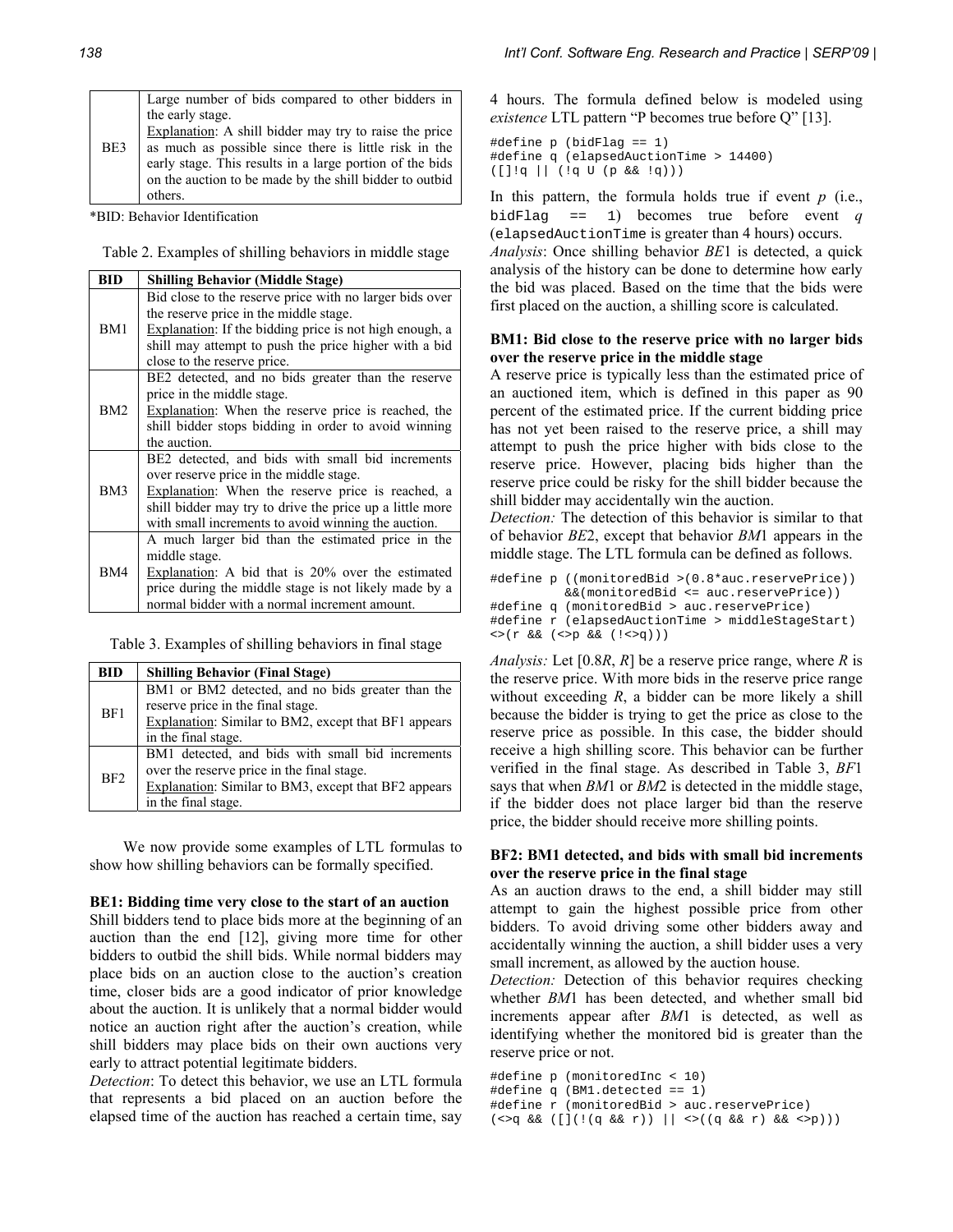*Analysis:* Detection of *BM*1 is critical for detecting shilling behavior *BF*2 because without behavior *BM*1, a bid with small bid increments over the reserve price in the final stage could be a very normal bidding behavior.

#### **3.3 Algorithm for real-time shill detection**

The monitoring agent has two major tasks. The first task is to detect shilling behaviors of a monitored bidder in a live online auction, which is supported by using the SPIN model checker. The second task is to assign shilling scores if any shilling behavior is detected. The major tasks of a monitoring agent can be illustrated by the following algorithm for real-time shill detection.

#### **Algorithm: Real-Time Shill Detection**

- 1. create an initial auction model for each involved auction
- 2. initialize shilling score *ss* = 0 for monitored bidder *mb*
- 3. set warning threshold *wt* and cancel-auction threshold *ct*
- 4. **while** (any involved auction *auc* is active)
- 5. **if** (*monitoredBidEvent* or *endOfStageEvent* occurs in *auc*)
- 6. generateIncrementalModel (*auc*)
- 7.  $DAM = CDAM \oplus IAM$
- 8. select a list of LTL formulas for current stage of *auc*
- 9. **for each** LTL formula for shilling behavior *be*
- 10. run SPIN model checker on DAM
- 11. **if** (*valid*)
- 12. *ss* += calculateShillingScore (*be*)
- 13. **if** (*ss* > *wt*) give warning to bidder *mb*
- 14.**else if** *(ss* > *ct)* cancel auction *auc*
- 15. update CDAM with DAM for the next iteration
- 16. save model checking results for IAM in next iteration
- 17. **else** *blocking*

As shown in the algorithm, the initial shilling score *ss* of a monitored bidder is set to 0. The monitoring agent continuously monitors a bidder as long as any of the involved auctions is still active. Once a *monitoredBid-Event* or *endOfStageEvent* occurs in auction *auc*, the DAM for *auc* is generated by combing the two models CDAM and IAM (denoted by operator  $\oplus$ ). A list of LTL formulas is selected for the current stage of *auc*, and each of them is checked using the SPIN model checker. If a certain shilling behavior is detected, a shilling score for that behavior is calculated and accumulated into the total shilling score *ss*. When *ss* exceeds the threshold for warning, the monitoring agent sends a warning message to the monitored bidder; on the other hand, if *ss* becomes larger than the threshold for canceling auction, all bidders on the involved auction will be notified, and the affected auction may be cancelled.

# **4 Experiments and analysis results**

To demonstrate the efficiency and effectiveness of our approach, we implemented the real-time model checking module in a monitoring agent. We used some testing auction data generated using a recently implemented software bidding agent that supports specification of model-based bidding strategies [14]. The interface of the software bidding agent allows specification

of complex and flexible bidding strategies including normal and shilling ones. The auctioned item in our experiments is a bundle of NintendoWii, Playstation3, and XBox 360 with an estimated price of \$1,500 and a reserve price of \$1,350. The duration of the agent-based online auction is 48 hours (i.e., 2 days). There are six agent bidders involved, namely Bidder 1 to Bidder 6 with user IDs from 000001 to 000006. Most of the bidders are normal bidders, which are specified with normal bidding strategies, but some bidders (i.e., Bidder 1 and 2) are specified with aggressive strategies that may involve certain shilling behaviors. The detailed procedure of specifying complex and flexible bidding strategy for bidding agents is beyond the scope of this paper, but can be found in our previous work [14]. We now simulate the auction data using CDAM and IAM that are dynamically generated in PROMELA as was described in Section 3.1, and let the model checking module automatically detect shilling behaviors in real-time. Figure 4 illustrates some model checking results for Bidder 1 (UserID: 000001) in the early stage of the agent-based online auction.

| I modelCheckingResults.log - WordPad                                                                                                             |          |                            |  |  |  |  |  |  |            |
|--------------------------------------------------------------------------------------------------------------------------------------------------|----------|----------------------------|--|--|--|--|--|--|------------|
| File Edit View Insert Format Help                                                                                                                |          |                            |  |  |  |  |  |  |            |
| Beginning of results: Monitoring UserID 000001                                                                                                   |          |                            |  |  |  |  |  |  |            |
|                                                                                                                                                  |          |                            |  |  |  |  |  |  |            |
| Bid event-> User: 000001 Bid Amount: 10 Bid Time: 6744 (early stage)                                                                             |          |                            |  |  |  |  |  |  |            |
|                                                                                                                                                  |          | Behavior BE1->Detected     |  |  |  |  |  |  |            |
|                                                                                                                                                  | Score: 2 |                            |  |  |  |  |  |  |            |
|                                                                                                                                                  |          | Behavior BE4->Not Detected |  |  |  |  |  |  |            |
| Bid event-> User: 000003 Bid Amount: 70 Bid Time: 6900 (early stage)                                                                             |          |                            |  |  |  |  |  |  |            |
| Bid event-> User: 000004 Bid Amount: 80 Bid Time: 7236 (early stage)                                                                             |          |                            |  |  |  |  |  |  |            |
| Bid event-> User: 000005 Bid Amount: 95 Bid Time: 7992 (early stage)                                                                             |          |                            |  |  |  |  |  |  |            |
| Bid event-> User: 000003 Bid Amount: 155 Bid Time: 12684 (early stage)                                                                           |          |                            |  |  |  |  |  |  |            |
| Bid event-> User: 000004 Bid Amount: 170 Bid Time: 14460 (early stage)<br>Bid event-> User: 000006 Bid Amount: 180 Bid Time: 17568 (early stage) |          |                            |  |  |  |  |  |  |            |
| Bid event-> User: 000002 Bid Amount: 230 Bid Time: 17796 (early stage)                                                                           |          |                            |  |  |  |  |  |  |            |
| Bid event-> User: 000004 Bid Amount: 245 Bid Time: 21684 (early stage)                                                                           |          |                            |  |  |  |  |  |  |            |
| Bid event-> User: 000005 Bid Amount: 260 Bid Time: 22428 (early stage)                                                                           |          |                            |  |  |  |  |  |  |            |
| Bid event-> User: 000003 Bid Amount: 320 Bid Time: 24240 (early stage)                                                                           |          |                            |  |  |  |  |  |  |            |
| Bid event-> User: 000006 Bid Amount: 330 Bid Time: 28380 (early stage)                                                                           |          |                            |  |  |  |  |  |  |            |
| Bid event-> User: 000002 Bid Amount: 380 Bid Time: 28632 (early stage)                                                                           |          |                            |  |  |  |  |  |  |            |
| Bid event-> User: 000001 Bid Amount: 430 Bid Time: 28764 (early stage)                                                                           |          |                            |  |  |  |  |  |  |            |
|                                                                                                                                                  |          | Behavior BE4->Detected     |  |  |  |  |  |  |            |
|                                                                                                                                                  | Score: 4 |                            |  |  |  |  |  |  |            |
| Bid event-> User: 000004 Bid Amount: 440 Bid Time: 28908 (early stage)                                                                           |          |                            |  |  |  |  |  |  |            |
| Bid event-> User: 000003 Bid Amount: 500 Bid Time: 35808 (early stage)                                                                           |          |                            |  |  |  |  |  |  |            |
| Bid event-> User: 000001 Bid Amount: 550 Bid Time: 35988 (early stage)                                                                           |          |                            |  |  |  |  |  |  |            |
| Behavior BE4->Detected                                                                                                                           |          |                            |  |  |  |  |  |  |            |
|                                                                                                                                                  | Score: 6 |                            |  |  |  |  |  |  |            |
| For Help, press F1                                                                                                                               |          |                            |  |  |  |  |  |  | <b>NUM</b> |

**Figure 4.** Model checking results for Bidder 1 (ID: 000001)

From Figure 4, we can see that shilling behavior *BE*1 and *BE*4 are detected for Bidder 1 in the early stage of the auction, and shilling scores are accumulated in real-time. Note that to simplify matters, we used a flat scoring strategy in our current implementation, where a constant value of 2 is added to the monitored bidder's accumulative shilling score each time a shilling behavior is detected. A more complex strategy for scoring would give a more accurate scoring mechanism, which will be implemented in a future version of the real-time model checking module.

Similarly, we run the model checking program for Bidder 2 and Bidder 3, and record the shilling scores of all three bidders over the auction time, as illustrated in Figure 5. Now if we set the threshold for warning as 15, Bidder 1 and 2 will receive a warning message around 18 and 35 hours after the auction starts, respectively (denoted by the two circles on the line with shilling score of 15 in Figure